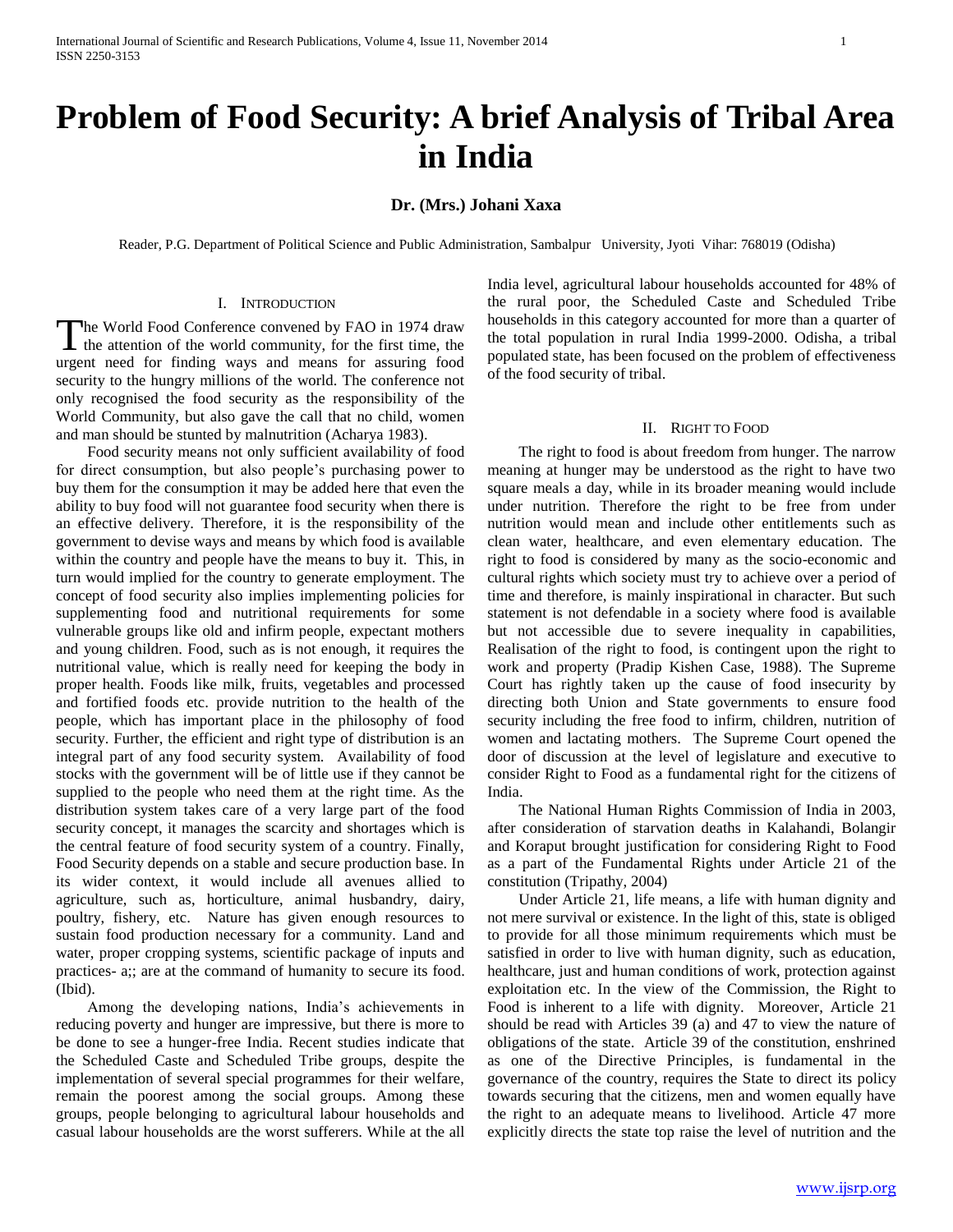standard of living of its people as a primary responsibility. The reading of Article 21 together with Article 39(a) and 47, places the issue of right to food security in the correct perspective and thus, making Right to Food a guaranteed Fundamental right, which is enforceable under Article 32 (Constitutional Remedy) of the constitution. The obligation of state to provide the food security its citizens is also supported by 1996 International Covenant of the Economic, Social and Cultural Rights to which India is a party. The Covenant in Article 11 expressly recognizes the right of everyone to an adequate standard of living, including adequate food (ibid). Added to it, the continuous struggles of the poor and left political parties and efforts of Civil Society bodies, donor agencies and intervention of the judiciary (2001) and others have compelled the national, state and local governments to adopt a suitable legislation that guarantees food to the people and make it "Right to Food as Fundamental Right". Furthermore, national and international events of 2011-declining growth rate of agricultural productivity, rise of food prices, high energy prices, depreciation of US dollar, strong demand from emerging economies for agricultural products and droughts, famine and floods, also underlined the measures for ensuring food securitythat is availability of and access to sufficient safe, nutritious food to maintain a healthy and active life-linked to other notion of life like economic security, political security and environmental security ) International Food Policy Research Institute ( IFPRI, 2011). All these factors indicate the various aspects of Food Security Policies of India.

#### III. FOOD SECURITY PROGRAMMES IN INDIA

 The main objectives of the Food Security Programmes in India have been maintaining price stability, increasing welfare facilities for the poor, providing access to basic foods at reasonable prices to poor people, rationing during situations of scarcity and keeping a check as private trade and domestic prices. The food policy of India must also look into the factors like availability of food in the public distribution system and market, provide subsidized food to the families below poverty like schemes to support the lactate mother growing children expected mothers, provision far protected drinking water, primary healthcare and sanitation. To ensure the above provisions for people, the government time to time initiating measures to promote growth of producitio0n through producerfriendly food price policy, technological inputs, subsidies to farmers, organized interventions in the food system by procuring, maintaining of buffer stock and distribution of subsidised food and introduced regulations and control of private trade practices through regulated markets and essential legal measures (Ramulu, 2013). The country"s present response to food security in terms of the Public Distribution System is dates back to the Bengal famine 1943. The first food grain policy committee was introduced all over the country. The first scheme of centralised purchase from surplus areas, and rationing for equitable distribution was introduced. Statutory price-controls and sale of rice through fair price shops was also recommended (Das, 2004).

 After independence of India, the intervention in food security have been taken which can be broadly categorized into five phases ( Swaminathan, M 2000). The first phase was from its origin to 1960- when imparted food grains were distributed through Public Distribution System in the cities. The second phase from 1960 to 1978 brought a organizational changes and set up Agricultural Prices Commission and the Food Corporation of India to strengthen domestic procurement and storage. The third phase from 1978- to 1991 was marked by large-scale expansion of the Public Distribution System, supported by domestic procurement and stocks. The Fourth phase- from 1991 to 2004, in which the policy of universal Public Distribution System has been replaced by targeted policy in line with the objectives of economic liberalization. The Fifth phase from 2005 to 2011 is making food security as a Fundamental Right to the people. The continuous struggles of the poor and left parties and efforts of Civil Society bodies, donor agencies and intervention of the Judiciary (2001) and others have compelled the national, state and local government to adopt a suitable legislation that guarantees food to the people ( Ramulu, 2013). At present, both the houses of Parliament (Lok Sabha and Rajya Sabha) passed the Food Security Bill. The food security bill not only strive to make the society hunger free but also would provide nutritional food. Attending to objection made by M.S.Swaminathan Research Foundation and World Food Programme 2001, if people have access to livelihood, they would in general have access to food and nutrition.

 Government of India has undertaken a number of schemes to provide food security and to nutrition for poor people. Most important among them are (a) Integrated Child Development System ( ICDS, 1975), (b) Targeted Public Distribution System, (TPDS, 1997), (c) Mahatma Gandhi National Rural Employment Guarantee Programme (MGNREGP, 2005), and (d) the National Food Security Bill ( MFSB, 2011), as they cover large number of people and emphasis an provision of nutritional food, giving guarantee of employment and ensure right to food to the people and there by to elimination of the basic problems such as poverty, hunger and unemployment.

 However, the NFSB, 2011, appears to be a strong positive step by the UPA government to improve the living conditions of marginalized sections and the others.

#### IV. FOOD SECURITY IN ODISHA

 Odisha is the second poorest state in India, which comprises of 4.74 per cent of India"s land mass and 3.6 per cent of the country"s population. Nearly 85 percent of Odisha"s populations live in rural areas. The Scheduled Caste (SC) and Scheduled Tribe (ST) population comprised 18.9 and 23.6 percent respectively of the total population of the state (NSS  $64<sup>th</sup>$  Round). About 45 percent of the geographical area of the state has been declared as Scheduled area. According to sense of Planning Commission 2008, the incidence of poverty among ST and SC was 46.4 percent compared to 27.5 percent of national ST, SC population both in rural and urban areas are poor. In rural areas, the incidence of poverty among STs was the highest in Odisha was 46.4 percent. The estimate made by the Modified Expert Group of the Planning Commission during 2004-05 has calculated that in the state of Odisha below poverty line (BPL) population is of 66.23 percent which was the highest in the country. The per capita income in Odisha is one of lowest among 17 major states (Source: Food Security Atlas of Rural Odisha). Though Food availability in Odisha is fairly comfortable, yet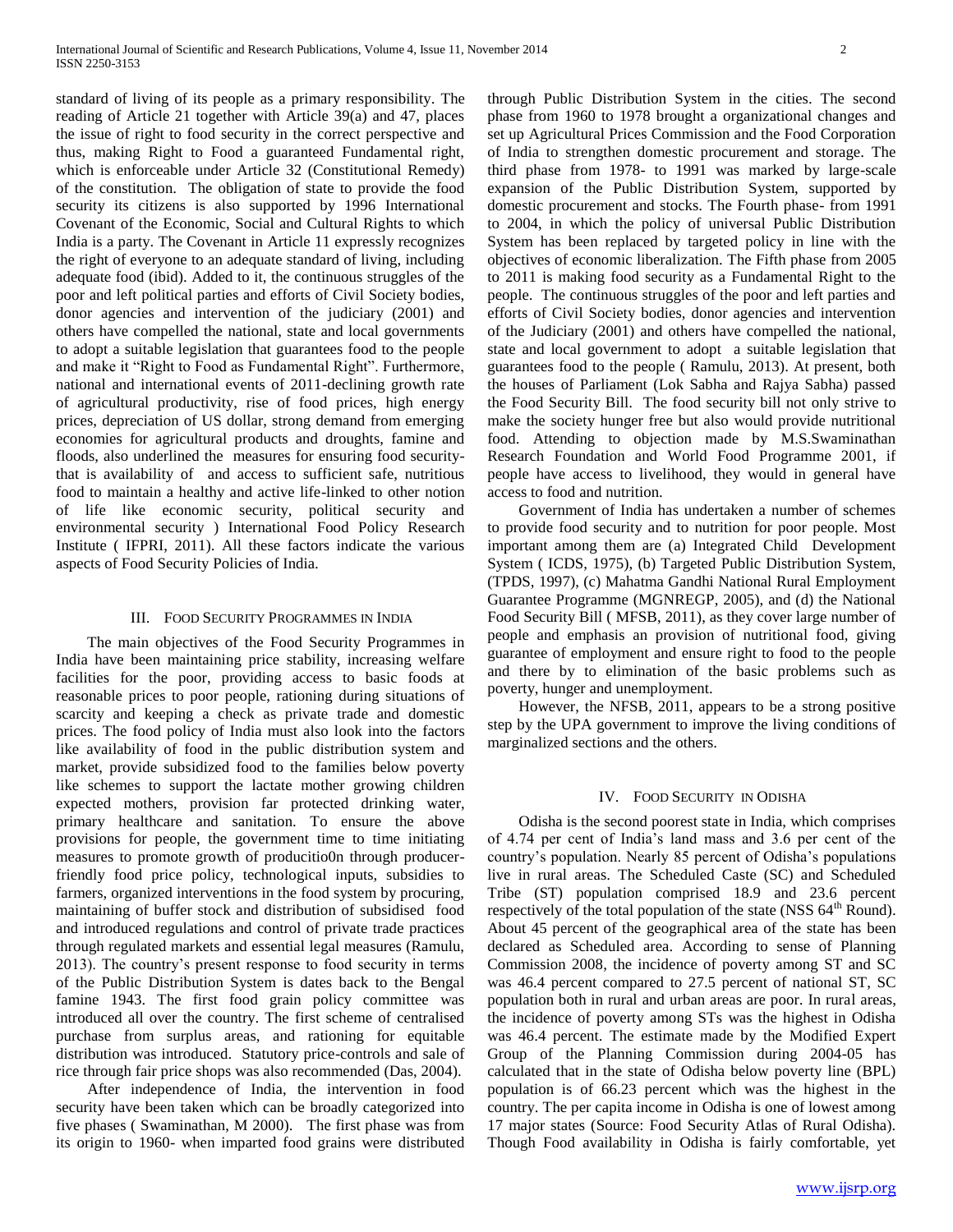food insecurity is chronic and the state has been placed in the category of the "Severely food insecure" regions.

 As per the Economic Survey 2001-02 (Government of Odisha) 47.15 per cent of population lives below the poverty line and 52 per cent population of the state were dependent on the Public Distribution System (PDS) for the rice consumption. Hence, the Public Distribution System (PDS) was started with an objective to provide the poor and vulnerable sections of society, certain essential commodities of daily use at subsidized prices. This system, in turn, will bring about stability of market price of different essential commodities, availability of food grains and equity in distribution.

 The Public Distribution System (PDS) in Odisha, like any other state in India, has a well organized network of different agencies, which are involved in various stages starting from procurement of grains till their distribution to the common man. At the apex are the departments of food and civil supplies. They are the monitoring agencies and look after various policy matters. The Food Corporation of India (FCI) is the agency looking after the procurement of food grains from producers, their storage and also the import of other food items. At the state level, as we have the food and civil supplies supervising the entire functioning. The Civil Supplies Corporation plays the same role in the state as the FCI at the centre. At the district and sub-division levels, the district administration is in charge of the Distribution System.

 The primary outlet under the system is the "Fair Price Shop (FPS) from which people buy their rations. Number of fair price shsops in a locality depends on the number of people living within a particular area. The yardstick of one FPS is for two thousand persons. The officials of the Food Supply and Consumer Welfare Department along with District Administration authorities supervise the functioning of FPSs. The items supplied through the Public Distribution System (PDS) include rice, wheat, sugar, kerosene, edible oil, dal and sometime potato and onion to check the rise of price in open market. However, the rice, wheat, sugar and kerosene are supplied regularly to the people of Odisha at a subsidized rate.

 The citizens those who wishing to avail services of the Department will have to get themselves enlisted in the beneficiary list under the APL, BPL, AP (Annapurna Yojana) and Antyodaya Anna Yojana ( AAY) scheme. As per the enlistment, APL, BPL, and AAY ration cards are provided to the citizen. Provisions has been made for twentyfive kg rice (Rs.2.00 per Kg) two Kg. sugar (Rs.13.50 per Kg) and four liters kerosene (Rs. 12.65 per liter) for a BPL card holder, for a APL card holder ten to fifteen Kg. wheat (Rs. 7 per Kg) four liters kerosene oil ( Rs. 12.65 per lit.). While a Antyodaya card holder provided with thirty -five Kg rice (Rs. 2 per kg), two kg.of sugar (Rs.13.50 per kg) and four liters kerosene oil (Rs. 12.65 per lit). As the APL group people do not get rice, so also the BPL groups do not get wheat and Sugar. Wheat and kerosene are much more irregular than the rice. From the year 2013 the government of Odisha supplying the rice for Re.1.00 per Kg to BPL and AAY card holder families per month. Further non-BPL i.e. APL card holders in the KBK region are to be treated as BPL and supplies the rice with subsidised rate from November 2010. This has increased the number of beneficiaries from approximately thirty to fifty-five lakhs, hence the state government reduced the quota of BPL beneficiaries to twenty-five Kg rice. But all AYY card holders are still getting thirty-five Kg rice under this scheme at Re. 1 per Kg.

 The Public Distribution System (PDS) outlets were operated by the Gram Panchayats, Private dealers and Self-help Groups. Presently, the government of Odisha abolished the dealership system and all items of Public Distribution System (PDS) except kerosene given to Panchayats.

## V. PUBLIC DISTRIBUTION SYSTEM (PDS) PROBLEMS IN TRIBAL AREAS

 Nearly half of the areas in Odisha are the scheduled areas inhabited by the tribal. They are mostly living in remote and forest areas, with underdeveloped communications. The working of distribution system in those tribal areas in Odisha brings a different picture than the non-tribal areas.

 Food security is a big issue in tribal region of Odisha. The average tribal have less than two acres of land, from where, they produce food for five to six months. For rest of the period they depend on forest products and the Public Distribution System (PDS) rice. From the month of May to September, the tribal don't have food. Hence, the government's Public Distribution System (PDS) plays a very significant role in saving the life of hungry tribal. But to get the food from Public Distribution System (PDS) they faced several problems. For instance, Nakkamamudi Panchayat is located in the Kudumulugumma Block of Malkangiri, one of the most impoverished districts. Most of the villages in the region are geographically inaccessible because of poor communication. The tribal inhabited scattered in the forest, could not collect the rice from fair shop in rainy and summer seasons. Again around 100 villages falling under four Panchayats are situated within the Balimela Reservoir Project on the River Sileru. During the rainy season (from July to September) these hamlets are completely cut off from the block headquarters. And almost every year all the cultivable land gets flooded, destroyed crops and leaving the already severely disadvantaged population famished. Similarly the tribal of Bonda Ghati in Malkangiri cut off from the Panchayat could not collect the rations for two months in rainy season. There are also sufficient incidents, when the tribal eat stored dry fruits and leaves, roots, led to indigestion,disease, and death. Sometime after walking of 7 to 8 kilometers to the fair shop, the dealer would say that there is no food stock. The tribal also complained that at most places rice was being distributed regularly every month, but sugar, kerosene were much more irregular. Allegations are also made that the rice bought from the fair shop are of poor quality with stone and bad smell. As the tribal are illiterate, not well informed and have no political voice, could not complain to authority. It is also seen that tribal in the BPL list do not have a ration card, and deprived from getting food through Public Distribution System (PDS)

 For the food security of tribal, the government must secure their agricultural land. As the tribal mostly depend on agriculture, the land, water and forest is the main source of producing their food. Their life is revolves around these three things. Hence, the government must take steps to protect the tribal land. It has been seen that the government itself acquiring tribal land and in the name of public interest as proposed industries by private company, which makes the tribal become